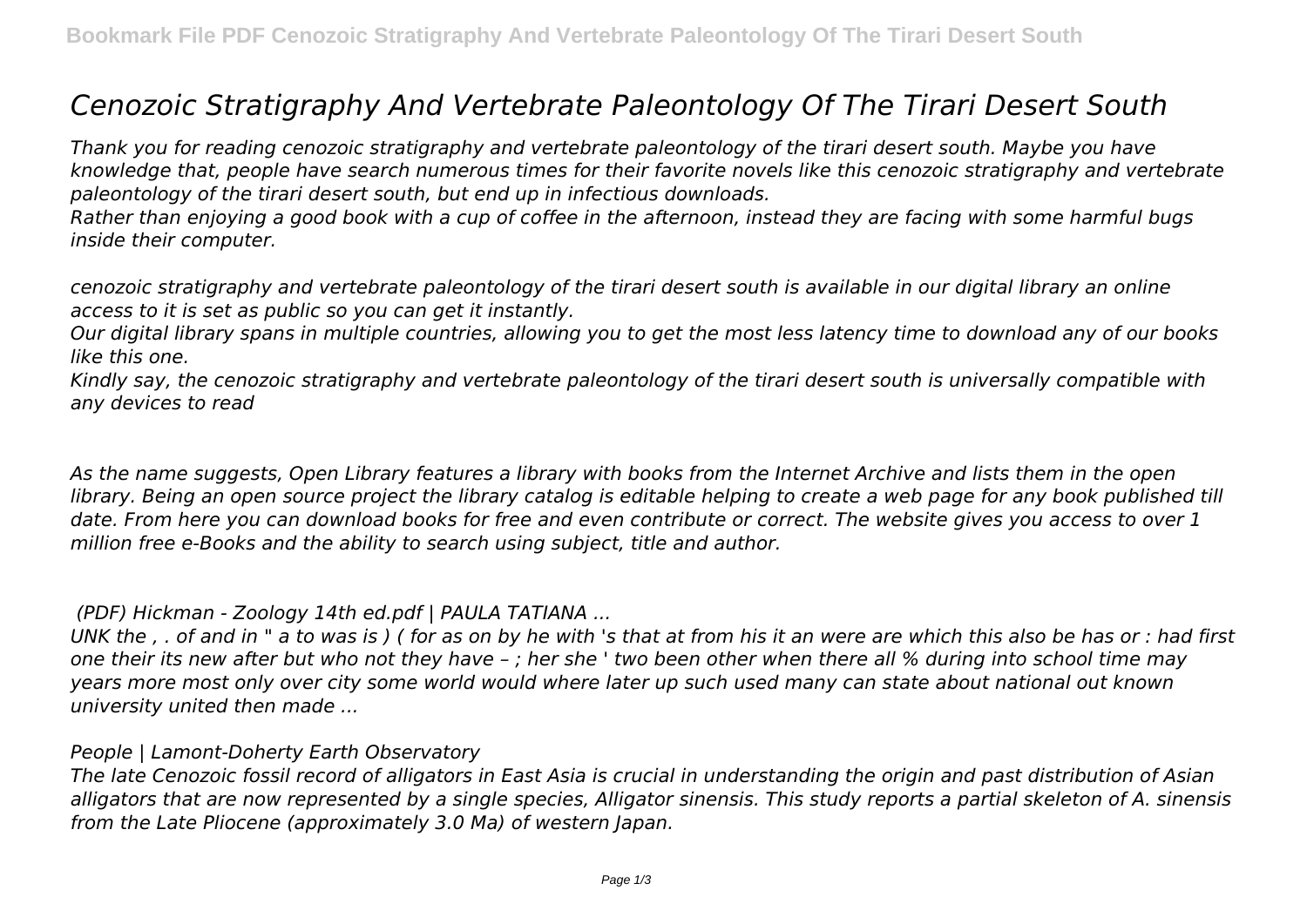#### *Campanian - Wikipedia*

*The Paleocene Epoch is the 10 million year time interval directly after the K–Pg extinction event, which ended the Cretaceous Period and the Mesozoic Era, and initiated the Cenozoic Era and the Paleogene Period. It is divided into three ages: the Danian spanning 66 to 61.6 million years ago (mya), the Selandian spanning 61.6 to 59.2 mya, and the Thanetian spanning 59.2 to 56 mya.*

#### *Paleocene - Wikipedia*

*This scheme is reflected in the International Commission on Stratigraphy's stratigraphic chart this page follows. The Paleogene Period is the first of three periods in the Cenozoic Era. The Paleogene represents less than 1% of geologic time; however, the rocks of this period were deposited quite recently and are, therefore, at or near Earth ...*

## *Paleogene Period—66.0 to 23.0 MYA (U.S. National Park Service)*

*Mesozoic Era, second of Earth's three major geologic eras of Phanerozoic time. Its name is derived from the Greek term for "middle life." The Mesozoic Era began 252.2 million years ago, following the conclusion of the Paleozoic Era, and ended 66 million years ago, at the dawn of the Cenozoic Era.*

## *Cenozoic Stratigraphy And Vertebrate Paleontology*

*The Campanian is the fifth of six ages of the Late Cretaceous Epoch on the geologic timescale of the International Commission on Stratigraphy (ICS). In chronostratigraphy, it is the fifth of six stages in the Upper Cretaceous Series.Campanian spans the time from 83.6 (± 0.7) to 72.1 (± 0.6) million years ago. It is preceded by the Santonian and it is followed by the Maastrichtian.*

#### *小林 快次(コバヤシ ヨシツグ)(総合博物館) | 北海道大学の研究者(北海道大学研究者総覧)*

*Academia.edu is a platform for academics to share research papers.*

## *Mesozoic Era | geochronology | Britannica*

*Atmospheric CO 2 and CH 4 concentrations depart from Holocene and even Quaternary patterns starting at ~1850, and more markedly at ~1950, with an associated steep fall in δ 13 C that is captured by tree rings and calcareous fossils. An average global temperature increase of 0.6 o to 0.9 o C from 1900 to the present, occurring predominantly in the past 50 years, is now rising beyond the ...*

## *The Anthropocene is functionally and stratigraphically ...*

*William is a National Science Foundation Postdoctoral Fellow at Lamont-Doherty Earth Observatory of Columbia University. William's research involves using seismic data to image the interior of the Earth, and integrate geodynamic models with the* Page 2/3